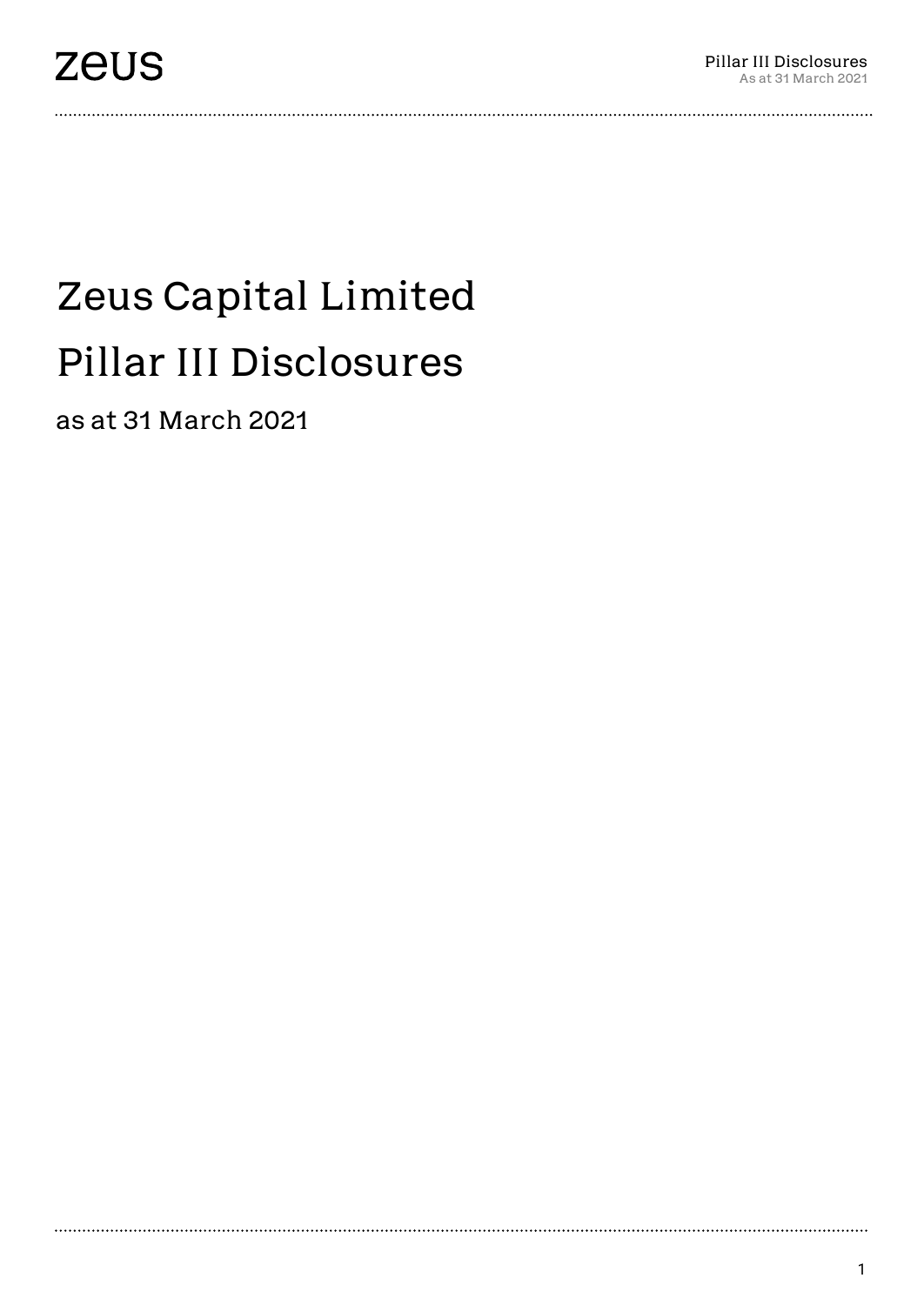#### **1. Overview**

# **1.1. Background**

The Basel framework is a set of international standards for the prudential regulation and supervision of banks and banking groups. The framework is intended to ensure that adequate and consistent prudential standards apply to banks and their supervisors across the world. Basel III was implemented to address issues arising from the 2007/08 financial crisis.

The Capital Requirements Directive ("CRD IV") sets out the regulatory capital framework for implementing Basel III in the European Union and is underpinned by three pillars:

- Pillar 1: the minimum capital requirement of firms to cover credit, market and operational risk
- Pillar 2: an assessment of a firm's risks that are not covered by Pillar 1 and whether additional capital is required to cover them
- Pillar 3: specifies the disclosures that firms are required to make with respect to risk exposure, risk management, capital resources and remuneration

In the UK CRD IV is overseen by the Financial Conduct Authority ("FCA") through the Prudential Sourcebook for Investment Firms ("IFPRU") and the Capital Requirements Regulation (the "CRR"), together with additional standards and guidelines released by the European Banking Authority.

#### **1.2. Scope, basis & frequency of disclosure**

Zeus Capital Limited (the "Company", "Zeus", "ZCL" or the "Firm") is an independent, investment banking boutique, based in the UK.

Zeus Investment Management Limited ("ZIM") is a private limited company, registered in England & Wales and was authorised by the FCA on 13 August 2019 (FRN 816962) and is a BIPRU 50k limited scope firm. ZIM has not traded since its incorporation.

ZCL is 100% owned by Zeus Capital Investment Limited ("ZCIL") and ZCIL and ZIM are 100% owned by Zeus Group Limited ("ZGL"). These disclosures are made on a fully consolidated basis with ZIM, ZCIL and ZCL, with ZGL being the ultimate parent, together the "Group".

Both ZCIL and ZGL are private limited companies registered in England & Wales and do not undertake regulated activities.

These disclosures are not subject to audit and have been produced solely to satisfy the Pillar 3 regulatory requirements as set out in Part 8 of the CRR.

The Company's Pillar 3 disclosures are reviewed and published on ZCL's website [\(www.zeuscapital.co.uk\)](http://www.zeuscapital.co.uk/) at least annually or more frequently if appropriate.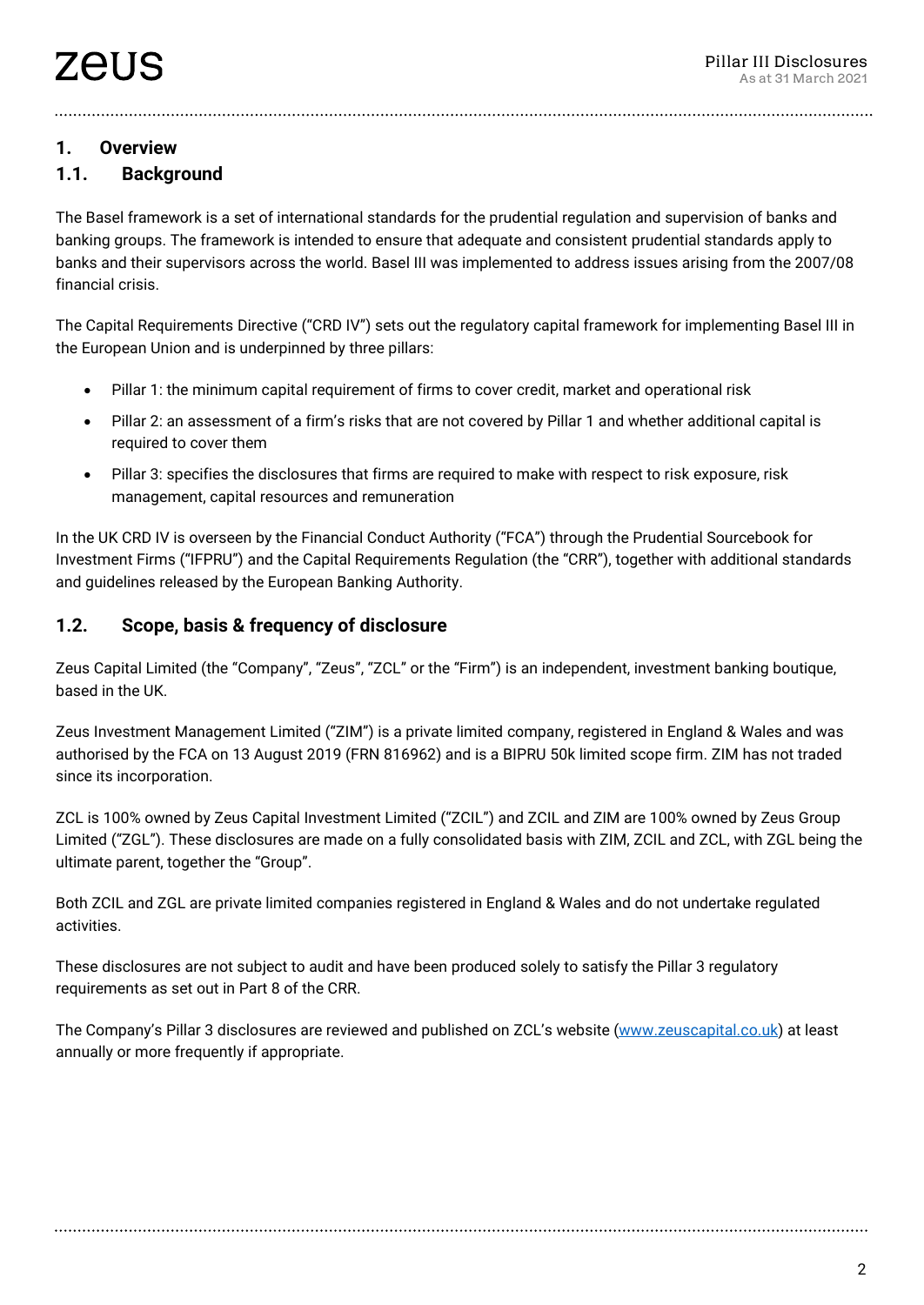# **2. Risk management objectives & policies**

# **2.1. Risk management framework**

The Firm's risk management framework is formally supported by the Board, through the Risk & Regulatory Committee (the "RRC"), to which it delegates its risk oversight and responsibilities.

The RRC is represented by members of the ZCL board of directors (the "Board") as well as finance, compliance, operations and HR. The Firm's risk management framework allows the delegation of risk control ownership and realtime evaluations of individual risks at a business operations level, ensuring a consistent culture of risk management at all levels of the organisation.

The controls and governance structures established by the Board and contained within the risk management framework are considered appropriate to the size, nature and complexity of the Firm's activities.

The majority of the Firm's income is derived from its extensive relationships with its core client base whereby it helps and advises on a variety of transactions for them, including acquisitions, sales, management buy outs and buy ins, IPOs and secondary fund raises.

To support such a strategy the Firm has a set of policies and procedures which are clear and resilient, supported by well-established systems and controls.

## **2.2. ICAAP**

The internal capital adequacy assessment process (the "ICAAP") is the means through which the Board is able to oversee and regularly assess the Group's:

- Risk management processes and systems;
- Major sources of risk to its ability to meet its liabilities as they fall due, including as a going or gone concern;
- Internal stress testing of these risks; and
- Adequacy of financial and capital resources to cover these risks.

When considering the ICAAP and when running the business, the Group has been and will continue to be cautious with regard to risk. The Group has a low overall risk appetite. Specifically, it does not intend to take any risks with its own capital that are outside the boundaries set within its governance structure.

In practical terms, the low risk appetite means that whilst management would be prepared to tolerate a degree of unexpected costs, close attention is paid to ensuring that these do not exceed tolerance levels. Controls in place are therefore determined with that in mind. The Group further demonstrates its low overall risk appetite by ensuring that capital well in excess of its regulatory requirement is held.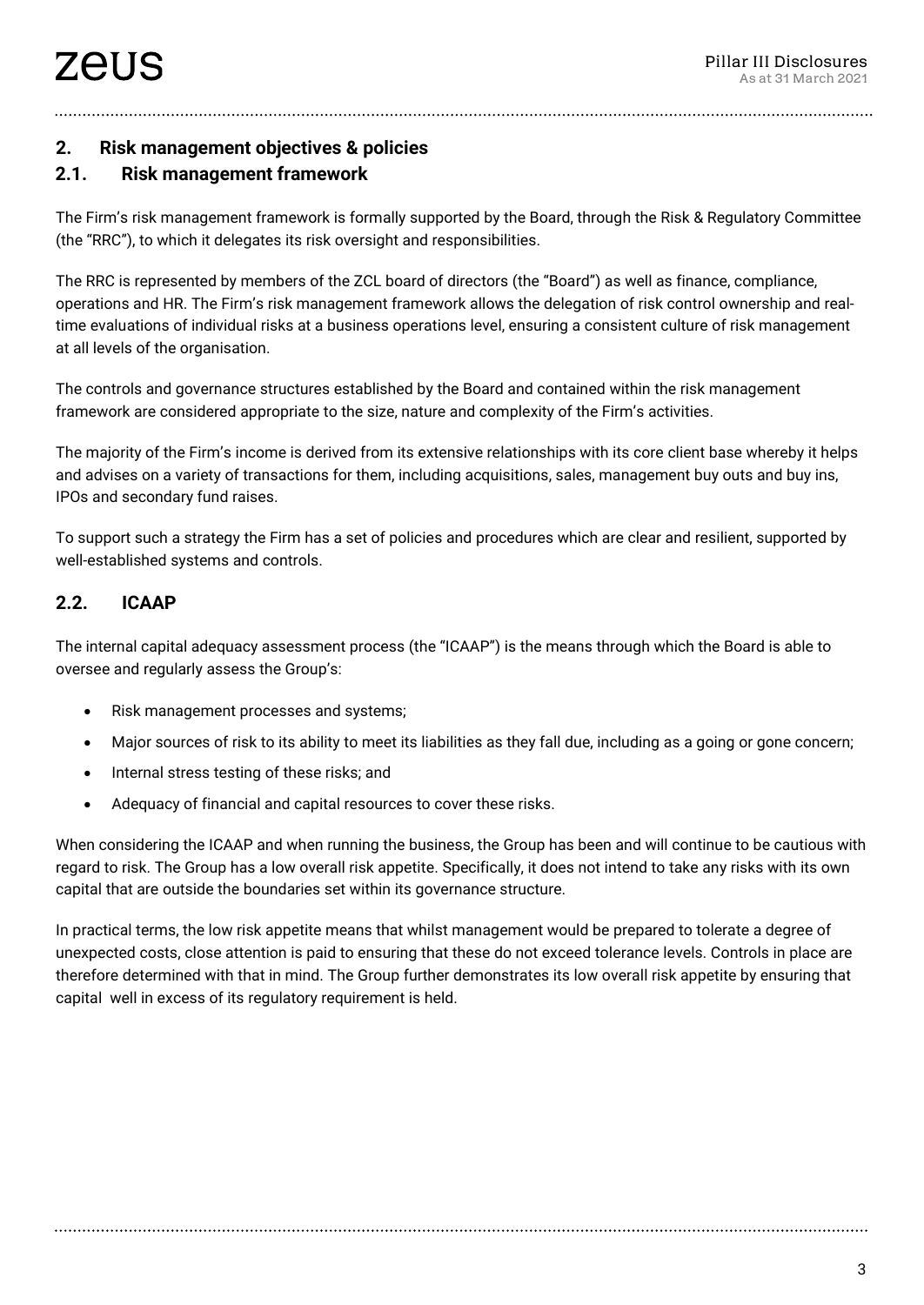# **2.3. Key risks**

As part of the ICAAP the Group assesses the adequacy of its capital in relation to the specific risks to which its activities give rise, this includes, at a minimum the risks defined in IFPRU 2.2.7.

# **2.3.1. Credit & counterparty risk**

Credit risk is primarily incurred where the cash values of ZCL's non-trading book assets are exposed to the risk of impairment.

ZCL will ensure that the creditworthiness of its obligors is reviewed regularly, through periodic due diligence, and that credit exposure is actively monitored and managed. ZCL implements the relevant policies in accordance with CRR Part 2 Title II to manage the application of the standardised approach to credit risk, the use of ECAI credit assessments, and the use of relevant credit risk mitigation techniques.

#### Non-trading book credit risk

Institutional credit risk exposures comprise of bank balances, which are all short-term callable balances, held with FCA and PRA regulated institutions authorised under CRR.

ZCL's non-trading book credit risk usually will increase and decrease directly in response to the volume of business being transacted. Risk weightings are applied to the investment portfolio using the CRR standardised approach to credit risk, with an additional capital consideration for this portfolio under Group risk.

Exposures to services providers and other corporates, and to fixed assets, create minimal credit risk exposure. The risk weightings under CRR, all currently assessed at 100%, are considered sufficient and appropriate to reflect the credit risk of these exposures.

#### Counterparty credit risk

Counterparty credit risk means the risk that the counterparty to a transaction could default before the final settlement of the transaction's cash flows. This risk is limited due to the nature of securities trading whereby settlement is on a delivery versus payment basis

ZCL will not undertake trading book activities in instruments which would incur counterparty credit risk. Should the business strategy change to include trading book activities in options or other derivative instruments, then the ICAAP would be reviewed to properly accommodate a change to the business model.

#### **2.3.2. Market risk**

Market Risk describes the risks that arise from fluctuations in values of, or income from, assets or in interest or exchange rates.

FX risk is incurred on non-sterling bank balances and other balance sheet assets. ZCL currently does not hold any balance sheet assets in any currency other than GBP, this will continue to be monitored on an on-going basis.

Equity risk can be incurred on either principal or market making positions taken on the equity book. At current, no market making positions are being taken or forecasted to be taken, this, along with the taking of principal positions, will continue to be monitored on an on-going basis.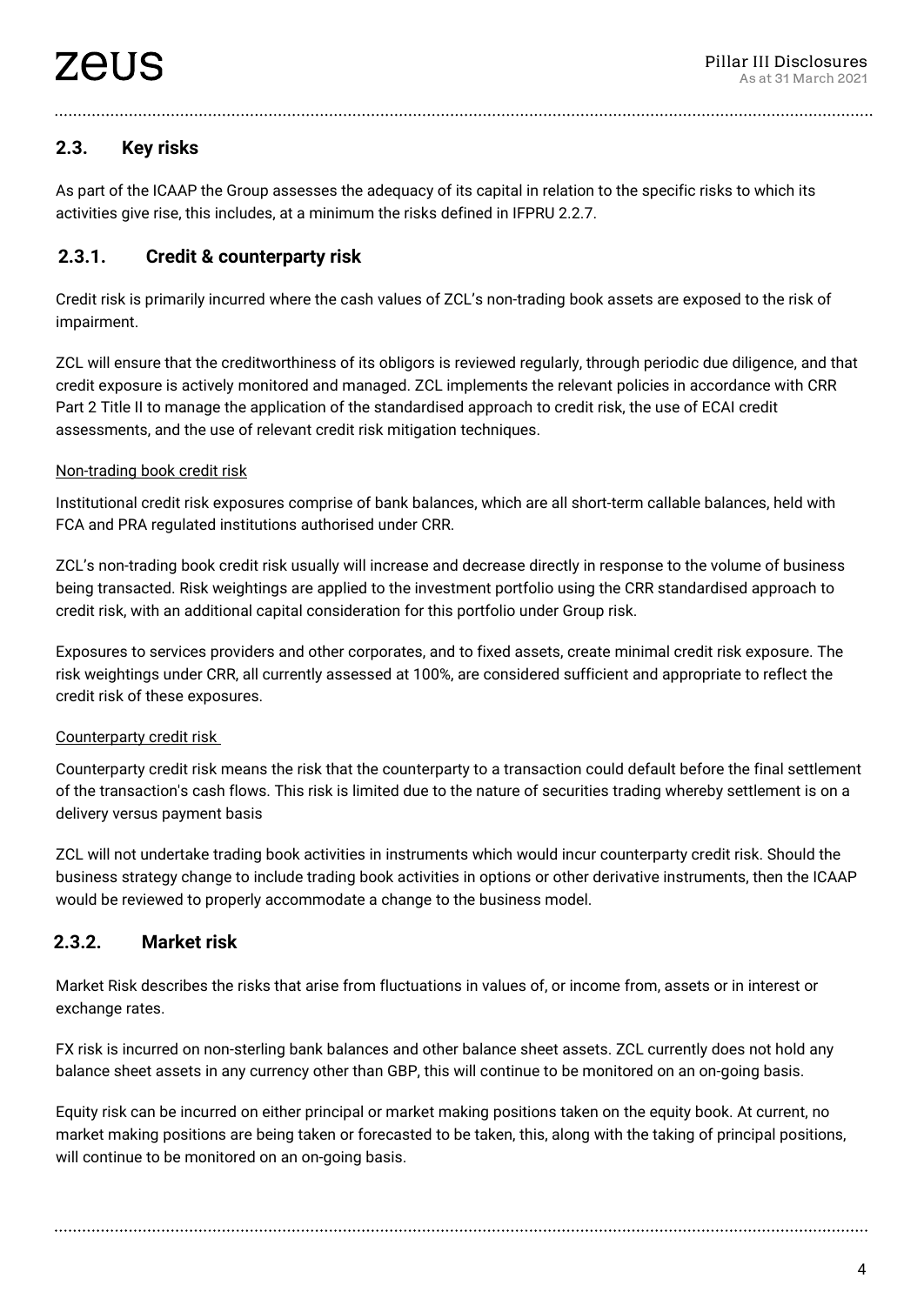# **2.3.3. Liquidity risk**

Liquidity Risk is the risk that a firm, although solvent, either does not have available sufficient financial resources to enable it to meet its obligations as they fall due, or can secure such resources only at excessive cost.

In the normal course of business, ZCL expects to use cash to meet its liquidity obligations and not be dependent on liquidating other assets.

As a full scope IFPRU investment firm, ZCL observes the applicable rules of BIPRU 12 Liquidity standards, but with net assets of less than £50m the Group is not required to produce an Individual Liquidity Assessment.

There are a number of processes that the firm undertakes to assist with the ongoing prudent control of ZCL's liquidity position. These include monthly bank reconciliations, the daily review of the cash effect of all open positions and all funding requirements (liabilities) by currency are compared with available currency balances on a daily basis.

The Board oversees these processes and receives and reviews month by month cash flow forecasts on a regular basis.

# **2.3.4. Operational risk**

Operational risk is defined as the risk of loss resulting from inadequate or failed internal processes, or people or systems. This includes IT risk, and other risks not defined elsewhere, such as legal and reputational risk.

Operational risks tend to crystallise as interruption to the systems or processes on which the business relies, whether due to the fault of a person or a piece of technology. ZCL considers operational risk to be a significant category of risks to the Group.

The approach used for operational risk management is as follows:

- Risks are recognised in the normal course of risk management, and are included in the Risk Register;
- Inherent risk of an operational risk is assessed, risk mitigation is considered, and remaining exposure is quantified for capital purposes; and
- Impacts of operational risks undergo on-going monitoring and testing, including costs/benefit analyses of new service and IT providers.

## **2.3.5. Residual risk**

Residual risk is the risk that credit risk mitigation techniques used prove less effective than expected, with actual risk outcomes being significantly different to those expected.

ZCL applies the Credit Risk Mitigation rules in CRR Articles 192-200 to the extent of using cash margin to mitigate counterparty credit risk exposures. Cash margin is held in the same currency as the exposure, and non-cash assets are not accepted to collateralise clients' open trades.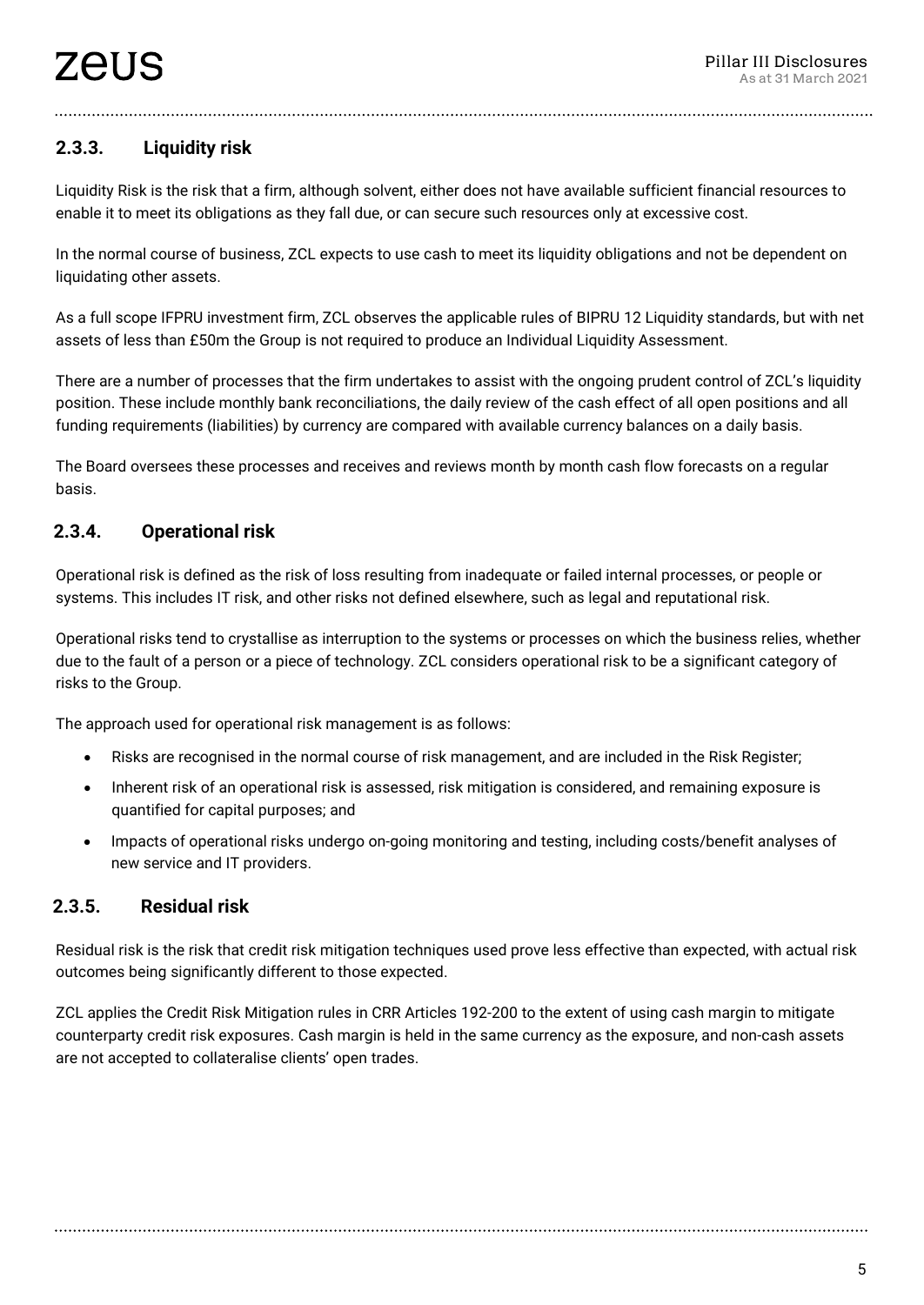# **2.3.6. Business risk**

Business risk is quantified through forward-looking assessment of threats to the business' strategy and integrity of the financial forecasts.

The Company advises companies and institutions across both public and private capital markets. Levels of transactional activities and general market sentiment can impact the number, size and mix of transactions completed and therefore the revenues generated.

ZCL is also exposed to multiple business risks such as potential fluctuations in counterparty numbers and trading volumes due to changes in the economic environment, increased competitors and competitor pricing, sub-optimal strategic decisions, or regulatory change.

The Board and the Group Board will continue to monitor the economic environment, the Group's strategic competitors and its financial position through regular MI presented to them.

#### **2.3.7. Interest rate risk**

Interest rate risk is associated with the sensitivity of the Group and ZCL's financial position to adverse movement in interest rates. ZCL does not have a trading book in credit or loan products, or any other interest rate products, and is not exposed to interest rate risk in the equity trading book.

ZCL has identified no additional sources of interest rate risk.

#### **2.3.8. Pension obligation risk**

Pension obligation risk is the risk to a firm caused by its contractual or other liabilities to, or with respect to, a pension scheme. These can result in a fixed financial commitment on behalf of a firm.

ZCL does not provide any defined benefit pension schemes.

#### **2.3.9. Group risk**

The RRC has established a risk management framework governing how the Group manages and assesses its risks.

Regular reviews are undertaken to ensure that each business area retains the appropriate resources and support to ensure the effective execution of business operations, in line with the overall commercial strategy.

Capital and liquidity resource requirements are monitored on a daily basis, both for ZCL and the Group. Indicators approaching a stressed condition are escalated as appropriate.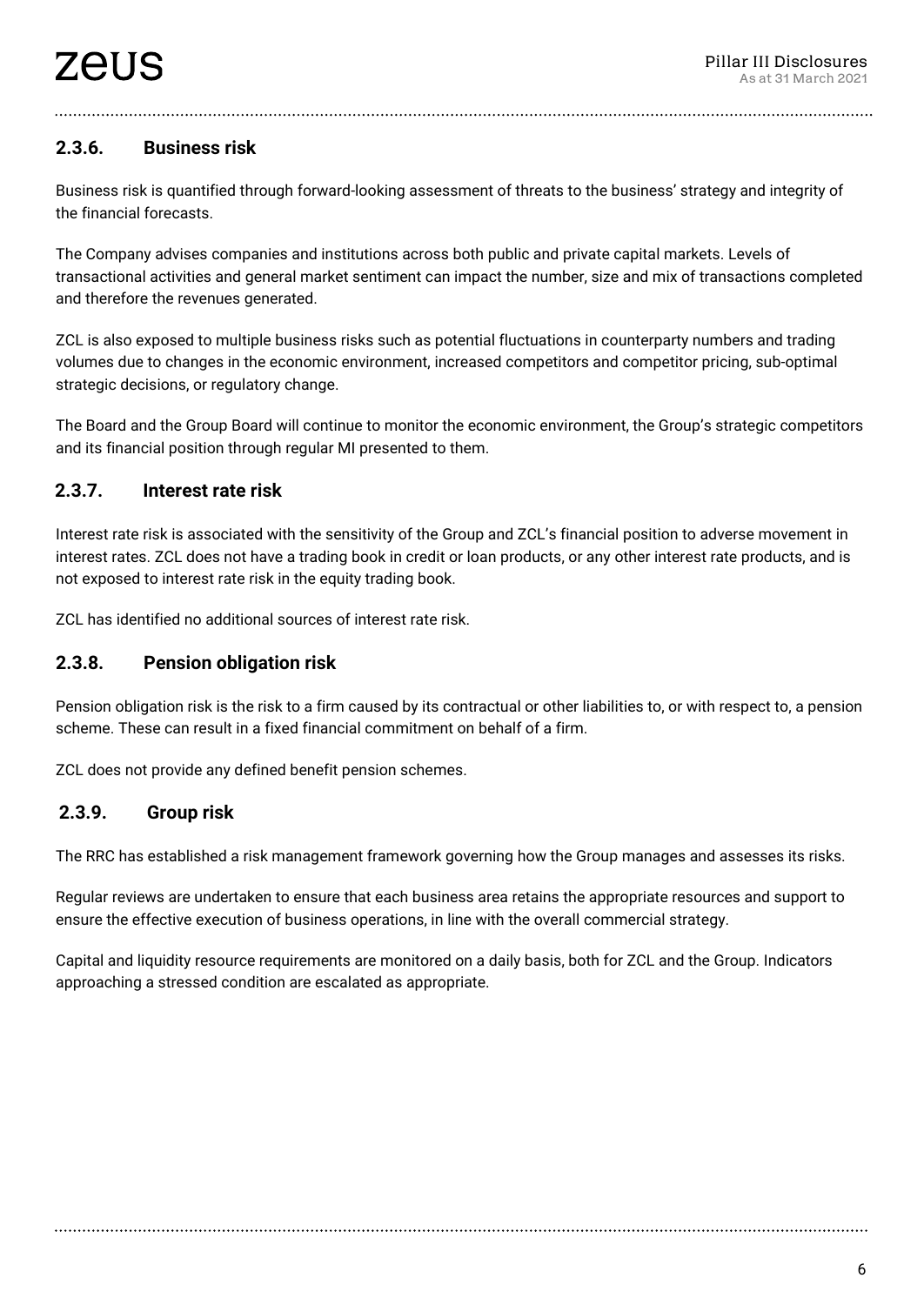**3. Capital resources & requirements** 

## **3.1. Capital adequacy**

Capital adequacy is a key factor in the development of risk management, and the development of the business more broadly. The Group's determination of its prudential requirements and capital adequacy are defined and based on three components:

- The initial capital requirement as per Article 29 of CRD and IFPRU 1.2.9 of €730,000 equivalent in GBP (£623,218 as at 31 March 2021);
- An obligation to retain a positive net tangible worth and sufficient working capital to be able to meet all liabilities as they fall due; and
- The retention of surplus capital, in the form of the prescribed Combined Buffer, providing a buffer such that the Group's capital adequacy is not threatened in the event of a shock to the business.

The following summary outlines the Group's capital resources and capital requirements as at 31 March 2021.

| Capital resources as at 31 March 2021 | <b>000°</b> |
|---------------------------------------|-------------|
|                                       |             |

| <b>Total capital held</b>                                               |               |
|-------------------------------------------------------------------------|---------------|
| Called up share capital                                                 | 80            |
| Merger reserve                                                          | 169           |
| Retained earnings                                                       | 21,791        |
| Total equity per consolidated statement of financial position (audited) | 22,040        |
| <b>Common Equity Tier 1 capital resources</b>                           | 22,040 12,481 |
| Deduction from common equity tier 1 capital:                            |               |
| Significant investments in financial sector entities                    | (925)         |
| <b>Common Equity Tier 1 capital after deductions</b>                    | 21,115        |
| Tier 1 capital - own funds                                              | 21,115        |
| <b>Regulatory Capital Requirement</b>                                   |               |
| <b>Credit Risk</b>                                                      | 1,207         |
| <b>Operational Risk</b>                                                 | 2,310         |
| <b>Total Pillar 1 Regulatory Capital Requirement</b>                    | 3,517         |
| <b>Surplus Capital (Pillar 1)</b>                                       | 17,597        |
| <b>Total Risk Weighted Exposure</b>                                     | 43,964        |
| <b>Pillar 1 Capital Adequacy Ratio</b>                                  | 600%          |
| <b>Core Tier 1 Capital Ratio</b>                                        | 48.0%         |